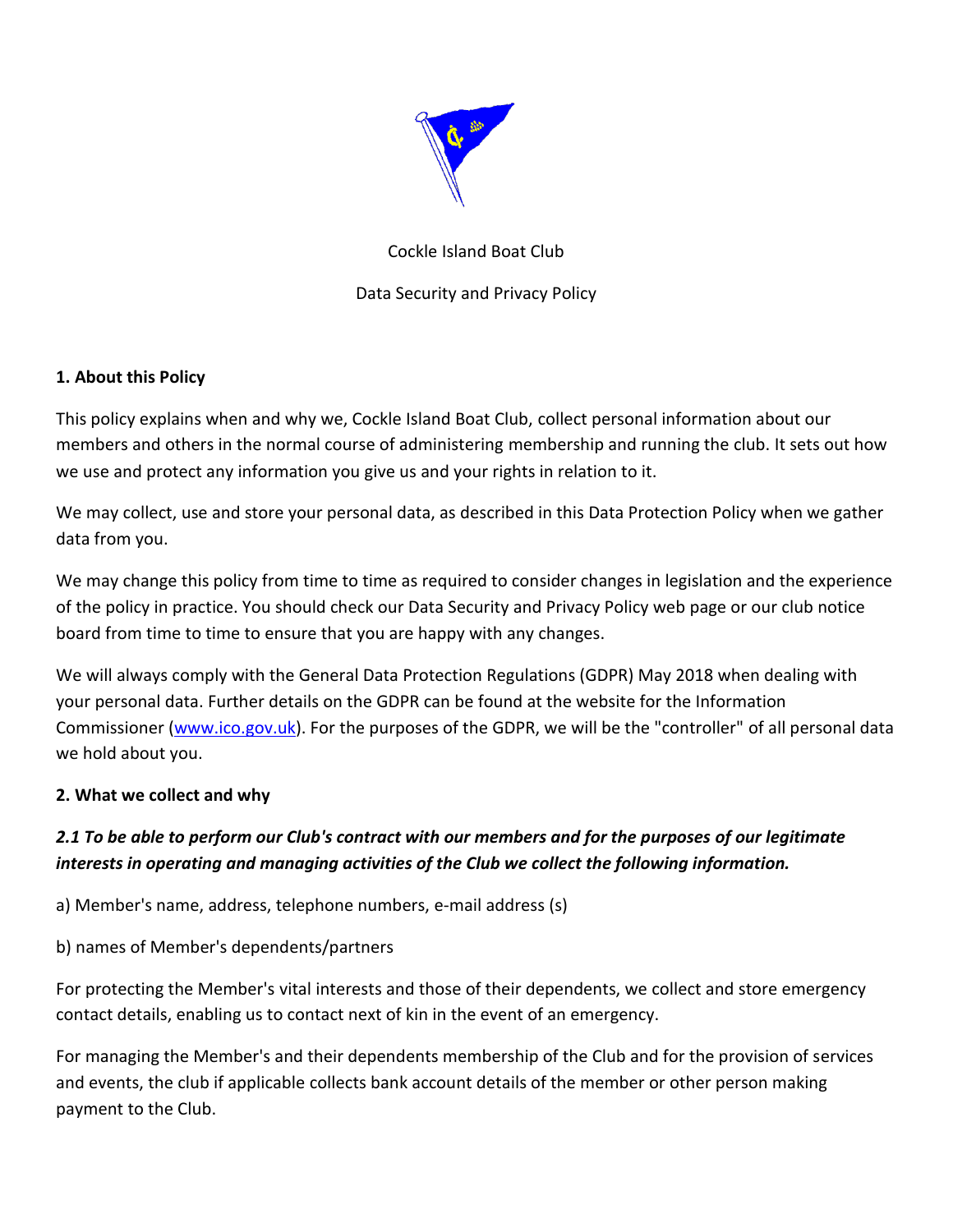For the purposes of our legitimate interests in holding races for the benefit of the Club members, for the purpose of our legitimate interests in promoting the Club, and allocating compound spaces, we collect and store Member's boat name, sail number, race entries and race results.

# *2.2 Reporting and sharing data with third parties*

For the purpose of our legitimate interests in the Club, we may share race results with other clubs, and the RYA, and provide race results with local media.

We may pass your personal data to third parties who are service providers, agents and subcontractors to us for the purposes of completing tasks and providing services to you on our behalf (eg. to print newsletters and send you mailings). However, we disclose only the personal data that is necessary for the third party to deliver the service.

# **2.2.1 Reporting information to the RYA**

The RYA may use the following information to conduct surveys of members of the Club (and members other clubs affiliated to the RYA). The surveys are for the benefit of the Clubs (and other clubs) and/or the benefit of the RYA.

For the legitimate interests of the RYA in its capacity as the national body for all forms of boating we share with the RYA our members name and e-mail address, boat name and/or sail number and race results.

# **2.2.2 Reporting information to Belfast Lough Yachting Conference (BLYC)**

The Belfast Lough Yachting Conference may use the following information to assist them in the management of the activities of the BLYC, ie. Club Sailing Instructions for Regattas and Handicapping info of CIBC members Yachts etc,.

For the legitimate interests of the BLYC in its capacity as the co ordinating organisation of Regattas and Handicapping of yachts for same on Belfast Lough we share with the BLYC our yachting members name, boat name and/or sail number and race results.

# **3. Consent**

We seek the Member's consent on their membership application form and each membership renewal form for the following:

a) Consent to putting on the Club's magazine, website and social media pages and using in press releases, photos of members and their boats.

b) Consent for creating and managing the Club's computer data Membership Directory and using the Member's name, e-mail address, phone no's and boat name.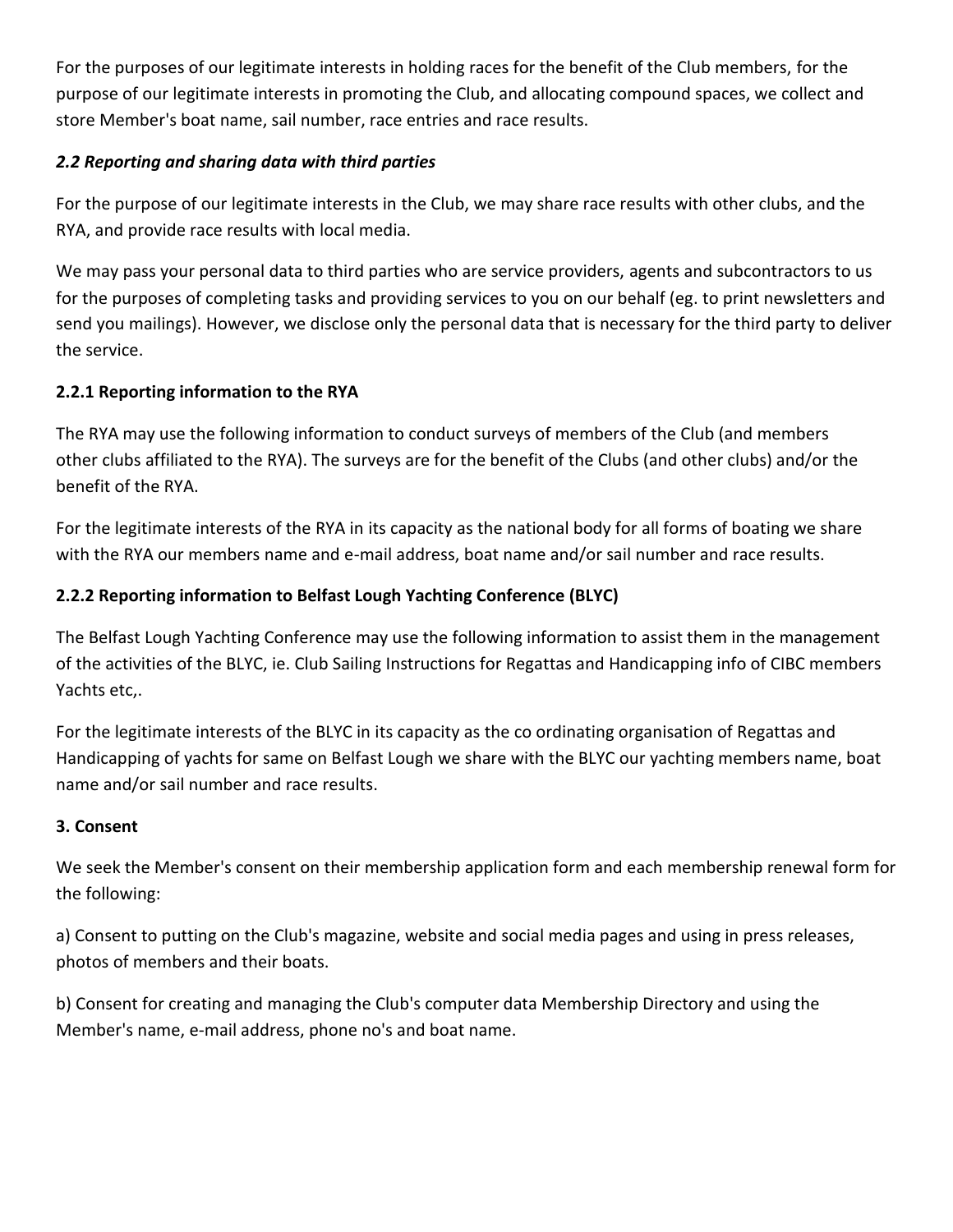We will not share your personal data with any third parties without your prior consent (which you are free to withhold) except where required to do so by law or as set out in this section and the above "*reporting and sharing data with third parties"* section.

The member may withdraw their consent at any time by contacting us as described in the "*Contacting Us"* section of this policy.

## **4. Security**

We are committed to ensuring that your information is secure.

## **4.1 Controlling your personal information**

We will not transfer your personal data outside the EU without your consent.

To prevent misuse, unauthorised access or disclosure, we have put in place suitable physical, electronic and managerial procedures to safeguard and secure the information we collect on line. Please note however that where you are transmitting information to us over the internet this can never be guaranteed to be 100% secure.

For any payments which we take from you on line we will use a recognised online secure payment system.

We will notify you promptly in the event of any breach of your personal data which might expose you to serious risk.

## **4.2 How long do we keep your information**

We will hold your personal data on our systems for as long as you are a member of the Club and for as long afterwards as is necessary to comply with our legal obligations. We will review your personal data every year to establish whether we are entitled to process it. If we decide that we are not entitled to do so, we will stop processing your personal data except that we will retain your personal data in an archived form to be able to comply with future legal obligations e.g. the establishment exercise or defence of legal claims.

We securely destroy all financial information once we have used it and no longer need it.

# **5. Phishing**

*Phishing is the practice of tricking someone into giving confidential information. Examples include falsely claiming to be a legitimate company when sending an e-mail to a user, in an attempt to get the user to send private information that will be used for identity theft and fraud.*

We'll never ask you to send any personal details via e-mail. If we require such details, for security reasons we'll ask you to contact us in person or by telephone. Should you receive an e-mail claiming to be from Cockle Island Boat Club.org requesting this kind of information, please don't respond, but do let us know about it.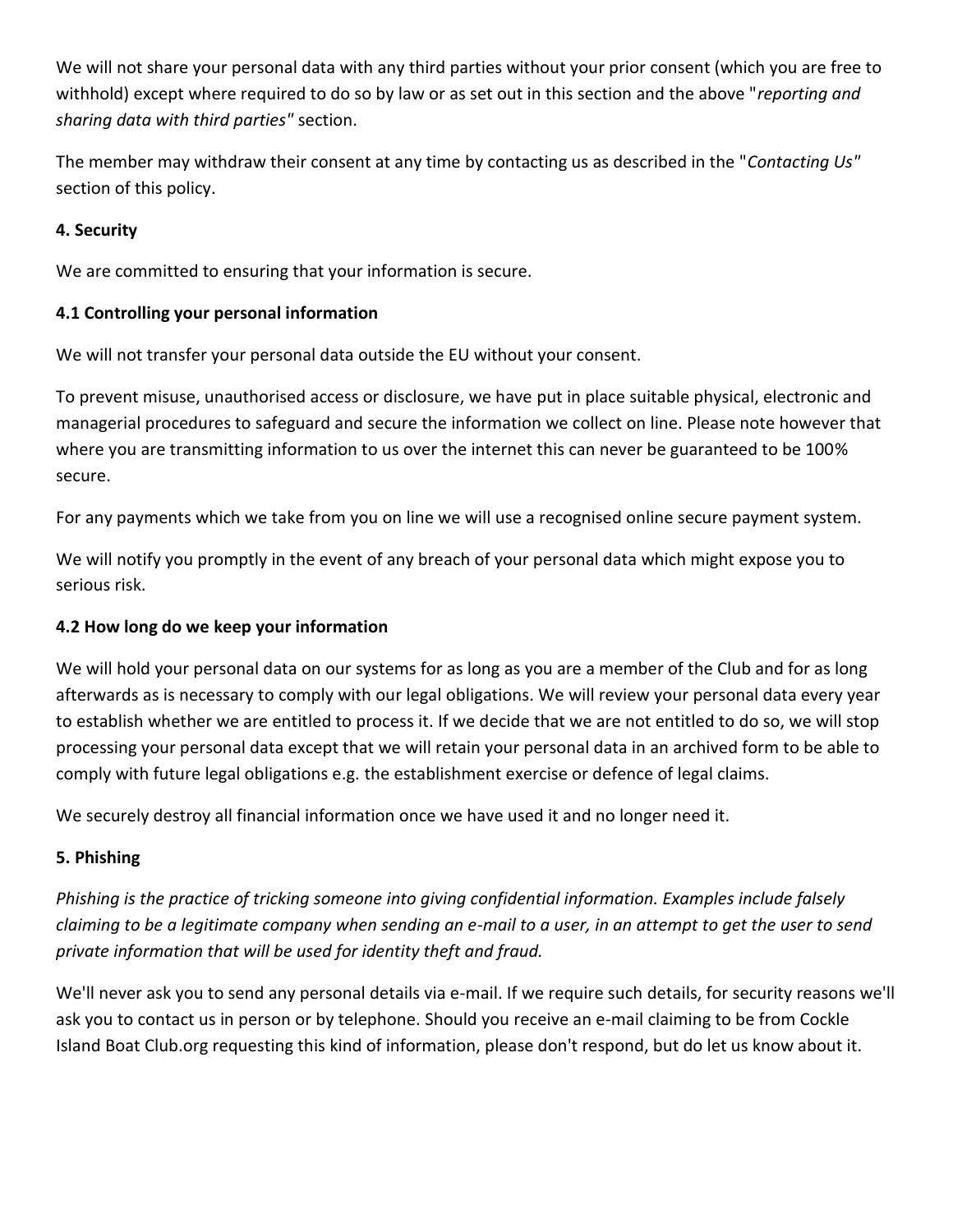#### **6. Cookies**

*A cookie is a small file which asks permission to be placed on your computer's hard drive. Once you agree, the file is added and the cookie helps analyse web traffic or lets you know when you visit a particular site. Cookies allow web applications to respond to you as an individual. The web application can tailor its operations to your needs, likes and dislikes by gathering and remembering information about your preferences.*

We use cookies to ensure that we give you the best experience on our website. Our site will work without cookies enabled however you will not be able to login to members only or administrative areas and Facebook and Twitter buttons will not be as interactive. You can choose to accept or decline cookies on the Club web site as we must gain your consent to use cookies We do not gather or share any personal information with these cookies

A cookie in no way gives us access to your computer or any information about you, other than the data you share with us.

#### **7. Links to other websites**

The Club's website may contain links to other websites of interest. However, once you have used these links to leave our website, you should note that we do not have any control over that other website. Therefore, we cannot be responsible for the protection and privacy of any information which you provide whilst visiting such sites and such sites are not governed by this privacy statement. You should exercise caution and look at the privacy statement applicable to the website in question.

#### **8.Your rights**

#### **8.1 You have rights under GDPR**

- (a) to access your personal data
- (b) to be provided with information about how your personal data is processed
- (c) to have personal corrected
- (d) to have your personal data erased in certain circumstances
- (e) to object to or restrict how your personal data is processed
- (f) to have your personal data transferred to your self or to another business in certain circumstances

#### **8.2 Complaints**

You have the right to take any complaints about how we process your personal data to the Information Commissioner at the website<https://ico.org.uk/concerns/> by telephone 0303 123 1113 or by writing to: Information Commissioner's office, Wycliffe House, Water Lane, Wilmslow, Cheshire SK9 5AF